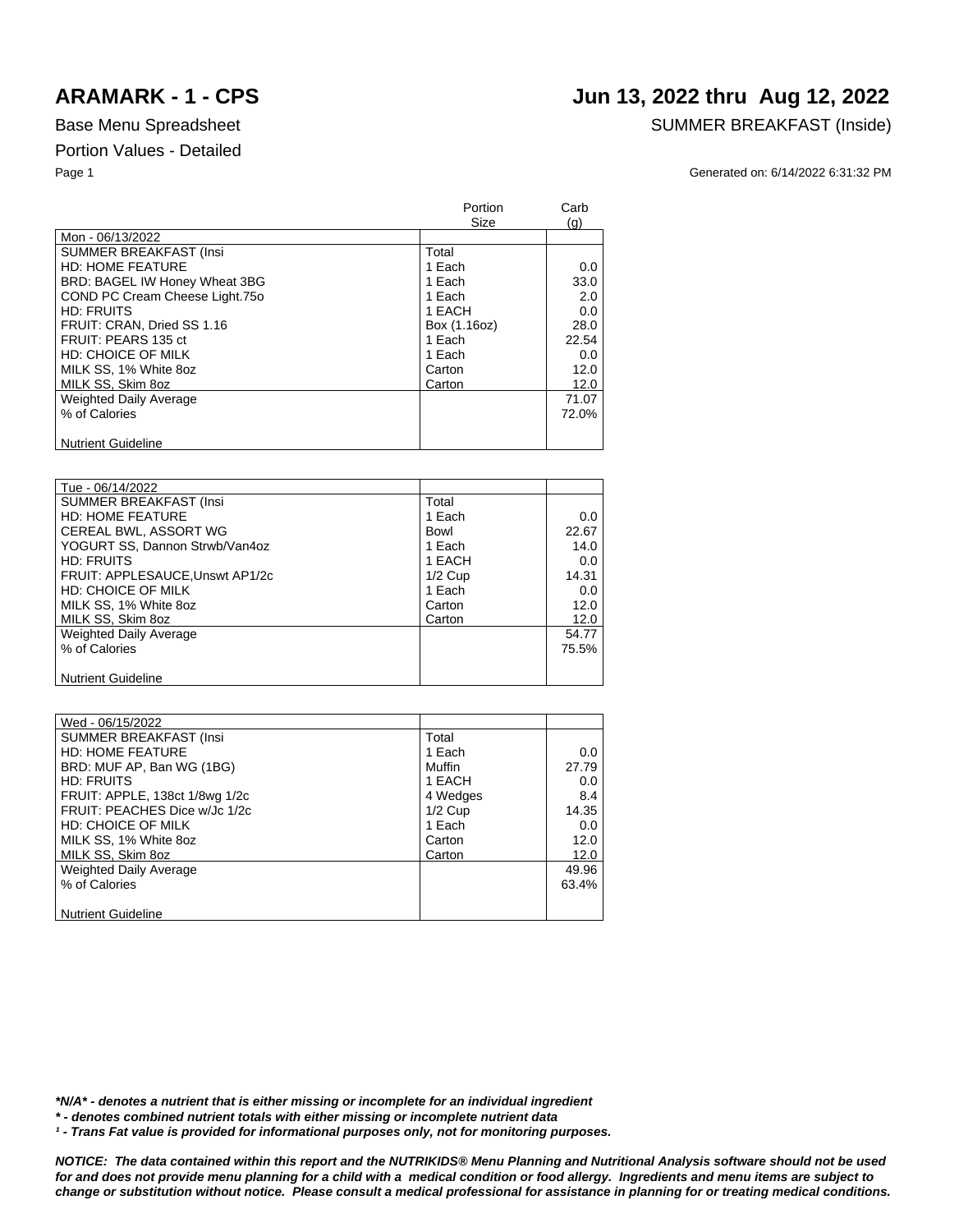# **ARAMARK - 1 - CPS Jun 13, 2022 thru Aug 12, 2022**

### Base Menu Spreadsheet SUMMER BREAKFAST (Inside)

### Page 2 Generated on: 6/14/2022 6:31:32 PM

|                                | Portion<br>Size | Carb<br>(q) |
|--------------------------------|-----------------|-------------|
| Thu - 06/16/2022               |                 |             |
| <b>SUMMER BREAKFAST (Insi</b>  | Total           |             |
| <b>HD: HOME FEATURE</b>        | 1 Each          | 0.0         |
| CEREAL BWL, ASSORT WG          | Bowl            | 22.67       |
| EGG: Hard Boiled FC AP 1.5     | 1 Each          | 1.0         |
| <b>HD: FRUITS</b>              | 1 EACH          | 0.0         |
| JUICE SS, Orange 100% 4oz Cart | 1 Each          | 15.0        |
| HD: CHOICE OF MILK             | 1 Each          | 0.0         |
| MILK SS, 1% White 8oz          | Carton          | 12.0        |
| MILK SS, Skim 8oz              | Carton          | 12.0        |
| <b>Weighted Daily Average</b>  |                 | 48.77       |
| % of Calories                  |                 | 69.2%       |
|                                |                 |             |
| <b>Nutrient Guideline</b>      |                 |             |

| Fri - 06/17/2022               |                 |       |
|--------------------------------|-----------------|-------|
| <b>SUMMER BREAKFAST (Insi</b>  | Total           |       |
| <b>HD: HOME FEATURE</b>        | 1 Each          | 0.0   |
| BRD: BAR, NutriGr Strwb1.5WGIW | 1 Each          | 30.0  |
| <b>HD: FRUITS</b>              | 1 EACH          | 0.0   |
| FRUIT: BANANA (100-120ct) Whl  | Each(100-120ct) | 24.11 |
| FRUIT: PEARS 135 ct            | 1 Each          | 22.54 |
| <b>HD: CHOICE OF MILK</b>      | 1 Each          | 0.0   |
| MILK SS, 1% White 8oz          | Carton          | 12.0  |
| MILK SS, Skim 8oz              | Carton          | 12.0  |
| <b>Weighted Daily Average</b>  |                 | 64.12 |
| % of Calories                  |                 | 75.1% |
|                                |                 |       |
| <b>Nutrient Guideline</b>      |                 |       |

| Mon - 06/20/2022              |           |       |
|-------------------------------|-----------|-------|
| <b>SUMMER BREAKFAST (Insi</b> | Total     |       |
| <b>HD: HOME FEATURE</b>       | 1 Each    | 0.0   |
| BRD: FR TST AP, Berry WG IW   | Pouch     | 37.0  |
| <b>HD: FRUITS</b>             | 1 EACH    | 0.0   |
| FRUIT: PEACHES Dice w/Jc 1/2c | $1/2$ Cup | 14.35 |
| FRUIT: PEARS 135 ct           | 1 Each    | 22.54 |
| HD: CHOICE OF MILK            | 1 Each    | 0.0   |
| MILK SS, 1% White 8oz         | Carton    | 12.0  |
| MILK SS, Skim 8oz             | Carton    | 12.0  |
| Weighted Daily Average        |           | 66.24 |
| % of Calories                 |           | 69.4% |
|                               |           |       |
| <b>Nutrient Guideline</b>     |           |       |

*\*N/A\* - denotes a nutrient that is either missing or incomplete for an individual ingredient*

*\* - denotes combined nutrient totals with either missing or incomplete nutrient data*

<sup>1</sup> - Trans Fat value is provided for informational purposes only, not for monitoring purposes.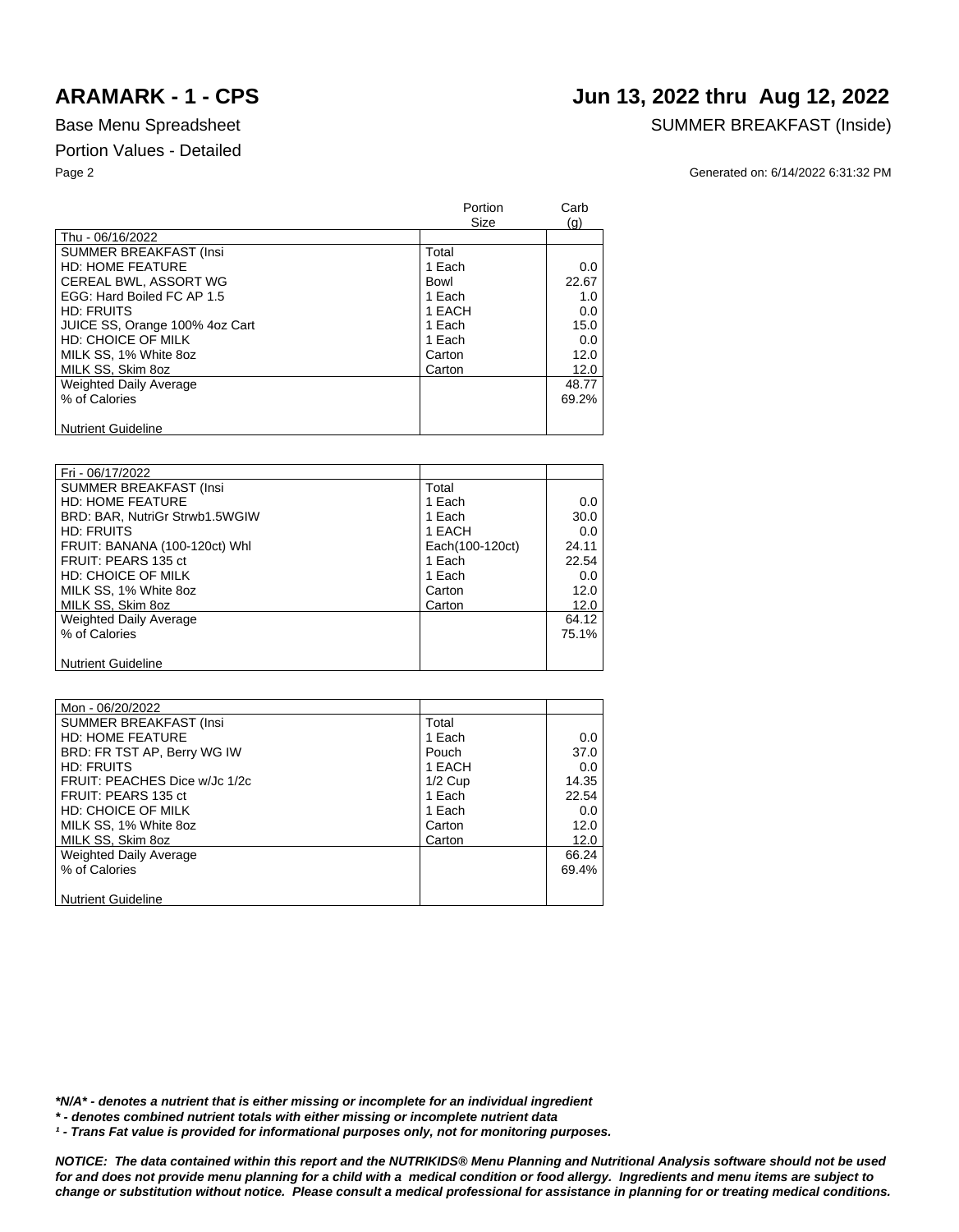# **ARAMARK - 1 - CPS Jun 13, 2022 thru Aug 12, 2022**

### Base Menu Spreadsheet SUMMER BREAKFAST (Inside)

Page 3 Generated on: 6/14/2022 6:31:33 PM

|                                | Portion<br>Size | Carb<br>(q) |
|--------------------------------|-----------------|-------------|
| Tue - 06/21/2022               |                 |             |
| <b>SUMMER BREAKFAST (Insi)</b> | Total           |             |
| <b>HD: HOME FEATURE</b>        | 1 Each          | 0.0         |
| CEREAL BWL, ASSORT WG          | Bowl            | 22.67       |
| YOGURT SS. Dannon Strwb/Van4oz | 1 Each          | 14.0        |
| <b>HD: FRUITS</b>              | 1 EACH          | 0.0         |
| FRUIT: APPLESAUCE.Unswt AP1/2c | $1/2$ Cup       | 14.31       |
| HD: CHOICE OF MILK             | 1 Each          | 0.0         |
| MILK SS, 1% White 8oz          | Carton          | 12.0        |
| MILK SS. Skim 8oz              | Carton          | 12.0        |
| <b>Weighted Daily Average</b>  |                 | 58.97       |
| % of Calories                  |                 | 75.8%       |
|                                |                 |             |
| <b>Nutrient Guideline</b>      |                 |             |

| Wed - 06/22/2022               |           |       |
|--------------------------------|-----------|-------|
| <b>SUMMER BREAKFAST (Insi</b>  | Total     |       |
| <b>HD: HOME FEATURE</b>        | 1 Each    | 0.0   |
| BRD: MUF AP, Blueb WG (1BG)    | Muffin    | 27.59 |
| <b>HD: FRUITS</b>              | 1 EACH    | 0.0   |
| FRUIT: APPLE, 138ct 1/8wg 1/2c | 4 Wedges  | 8.4   |
| FRUIT: PEACHES Dice w/Jc 1/2c  | $1/2$ Cup | 14.35 |
| HD: CHOICE OF MILK             | 1 Each    | 0.0   |
| MILK SS, 1% White 8oz          | Carton    | 12.0  |
| MILK SS, Skim 8oz              | Carton    | 12.0  |
| <b>Weighted Daily Average</b>  |           | 49.77 |
| % of Calories                  |           | 63.6% |
|                                |           |       |
| <b>Nutrient Guideline</b>      |           |       |

| Thu - 06/23/2022               |        |         |
|--------------------------------|--------|---------|
| <b>SUMMER BREAKFAST (Insi</b>  | Total  |         |
| <b>HD: HOME FEATURE</b>        | 1 Each | $0.0\,$ |
| CEREAL BWL, ASSORT WG          | Bowl   | 22.67   |
| EGG: Hard Boiled FC AP 1.5     | 1 Each | 1.0     |
| <b>HD: FRUITS</b>              | 1 EACH | $0.0\,$ |
| JUICE SS, Orange 100% 4oz Cart | 1 Each | 15.0    |
| <b>HD: CHOICE OF MILK</b>      | 1 Each | 0.0     |
| MILK SS, 1% White 8oz          | Carton | 12.0    |
| MILK SS, Skim 8oz              | Carton | 12.0    |
| <b>Weighted Daily Average</b>  |        | 48.97   |
| % of Calories                  |        | 65.7%   |
|                                |        |         |
| <b>Nutrient Guideline</b>      |        |         |

*\*N/A\* - denotes a nutrient that is either missing or incomplete for an individual ingredient*

*\* - denotes combined nutrient totals with either missing or incomplete nutrient data*

<sup>1</sup> - Trans Fat value is provided for informational purposes only, not for monitoring purposes.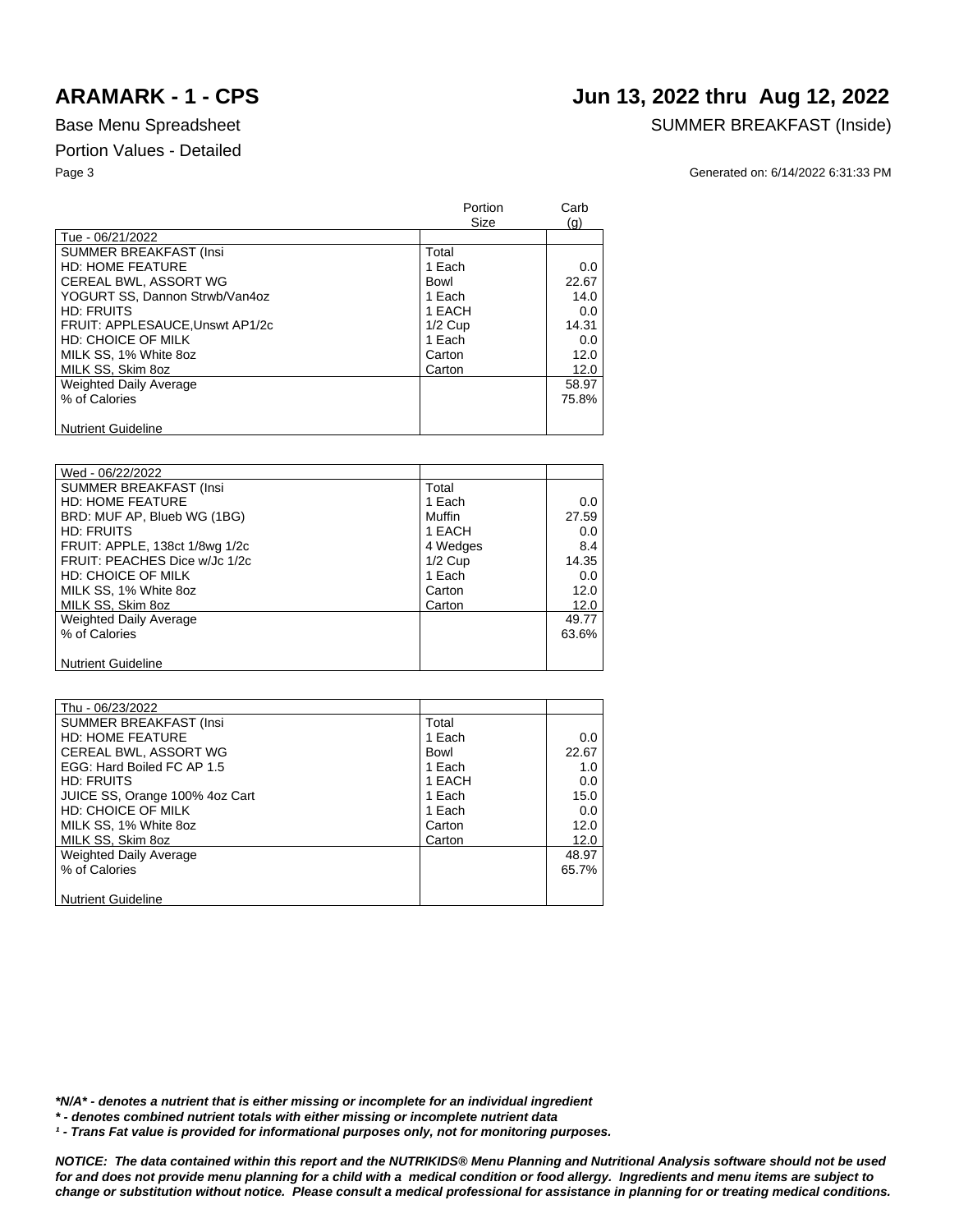# **ARAMARK - 1 - CPS Jun 13, 2022 thru Aug 12, 2022**

### Base Menu Spreadsheet SUMMER BREAKFAST (Inside)

Page 4 Generated on: 6/14/2022 6:31:33 PM

|                                | Portion<br>Size | Carb<br>(q) |
|--------------------------------|-----------------|-------------|
| Fri - 06/24/2022               |                 |             |
| <b>SUMMER BREAKFAST (Insi</b>  | Total           |             |
| <b>HD: HOME FEATURE</b>        | 1 Each          | 0.0         |
| BRD: BAR, Benefit Mini MplBrwn | 1 Each          | 24.0        |
| HD: FRUITS                     | 1 EACH          | 0.0         |
| FRUIT: BANANA (100-120ct) Whl  | Each(100-120ct) | 24.11       |
| FRUIT: PEARS 135 ct            | 1 Each          | 22.54       |
| HD: CHOICE OF MILK             | 1 Each          | 0.0         |
| MILK SS, 1% White 8oz          | Carton          | 12.0        |
| MILK SS. Skim 8oz              | Carton          | 12.0        |
| <b>Weighted Daily Average</b>  |                 | 58.12       |
| % of Calories                  |                 | 72.3%       |
|                                |                 |             |
| <b>Nutrient Guideline</b>      |                 |             |

| Mon - 06/27/2022               |              |       |
|--------------------------------|--------------|-------|
| <b>SUMMER BREAKFAST (Insi</b>  | Total        |       |
| <b>HD: HOME FEATURE</b>        | 1 Each       | 0.0   |
| BRD: BAGEL IW Honey Wheat 3BG  | 1 Each       | 33.0  |
| COND PC Cream Cheese Light.750 | 1 Each       | 2.0   |
| <b>HD: FRUITS</b>              | 1 EACH       | 0.0   |
| FRUIT: CRAN, Dried SS 1.16     | Box (1.16oz) | 28.0  |
| FRUIT: PEARS 135 ct            | 1 Each       | 22.54 |
| HD: CHOICE OF MILK             | 1 Each       | 0.0   |
| MILK SS, 1% White 8oz          | Carton       | 12.0  |
| MILK SS, Skim 8oz              | Carton       | 12.0  |
| <b>Weighted Daily Average</b>  |              | 71.07 |
| % of Calories                  |              | 72.0% |
|                                |              |       |
| <b>Nutrient Guideline</b>      |              |       |

| Tue - 06/28/2022                |           |       |
|---------------------------------|-----------|-------|
| SUMMER BREAKFAST (Insi          | Total     |       |
| <b>HD: HOME FEATURE</b>         | 1 Each    | 0.0   |
| CEREAL BWL, ASSORT WG           | Bowl      | 22.67 |
| YOGURT SS, Dannon Strwb/Van4oz  | 1 Each    | 14.0  |
| <b>HD: FRUITS</b>               | 1 EACH    | 0.0   |
| FRUIT: APPLESAUCE, Unswt AP1/2c | $1/2$ Cup | 14.31 |
| <b>HD: CHOICE OF MILK</b>       | 1 Each    | 0.0   |
| MILK SS, 1% White 8oz           | Carton    | 12.0  |
| MILK SS, Skim 8oz               | Carton    | 12.0  |
| <b>Weighted Daily Average</b>   |           | 54.77 |
| % of Calories                   |           | 75.5% |
|                                 |           |       |
| <b>Nutrient Guideline</b>       |           |       |

*\*N/A\* - denotes a nutrient that is either missing or incomplete for an individual ingredient*

*\* - denotes combined nutrient totals with either missing or incomplete nutrient data*

*¹ - Trans Fat value is provided for informational purposes only, not for monitoring purposes.*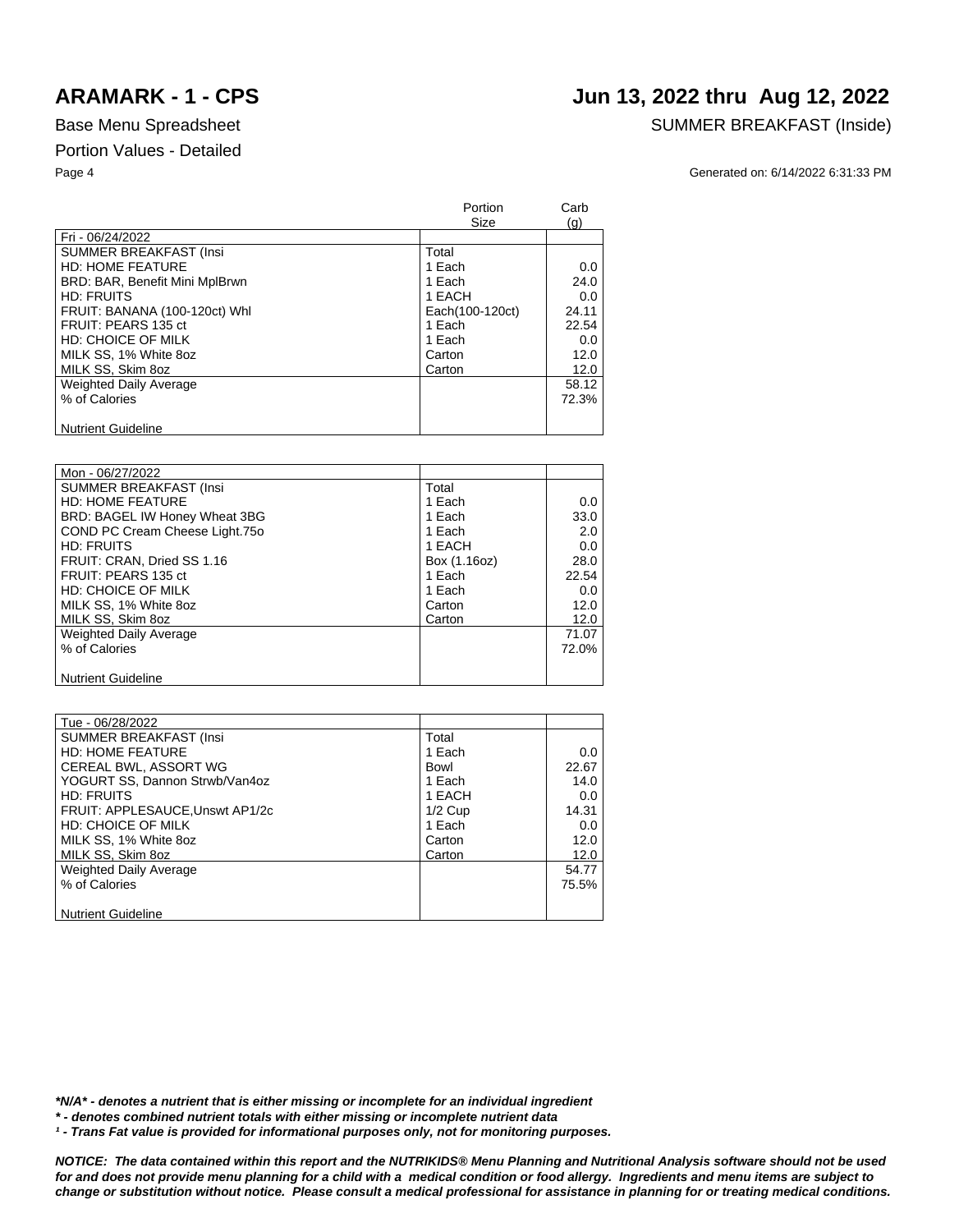# **ARAMARK - 1 - CPS Jun 13, 2022 thru Aug 12, 2022**

## Base Menu Spreadsheet SUMMER BREAKFAST (Inside)

Page 5 Generated on: 6/14/2022 6:31:33 PM

|                                | Portion<br>Size | Carb<br>(q) |
|--------------------------------|-----------------|-------------|
| Wed - 06/29/2022               |                 |             |
| <b>SUMMER BREAKFAST (Insi</b>  | Total           |             |
| <b>HD: HOME FEATURE</b>        | 1 Each          | 0.0         |
| BRD: MUF AP, Ban WG (1BG)      | Muffin          | 27.79       |
| HD: FRUITS                     | 1 EACH          | 0.0         |
| FRUIT: APPLE, 138ct 1/8wg 1/2c | 4 Wedges        | 8.4         |
| FRUIT: PEACHES Dice w/Jc 1/2c  | $1/2$ Cup       | 14.35       |
| <b>HD: CHOICE OF MILK</b>      | 1 Each          | 0.0         |
| MILK SS, 1% White 8oz          | Carton          | 12.0        |
| MILK SS, Skim 8oz              | Carton          | 12.0        |
| <b>Weighted Daily Average</b>  |                 | 49.96       |
| % of Calories                  |                 | 63.4%       |
|                                |                 |             |
| <b>Nutrient Guideline</b>      |                 |             |

| Thu - 06/30/2022               |        |       |
|--------------------------------|--------|-------|
| <b>SUMMER BREAKFAST (Insi</b>  | Total  |       |
| <b>HD: HOME FEATURE</b>        | 1 Each | 0.0   |
| CEREAL BWL, ASSORT WG          | Bowl   | 22.67 |
| EGG: Hard Boiled FC AP 1.5     | 1 Each | 1.0   |
| HD: FRUITS                     | 1 EACH | 0.0   |
| JUICE SS, Orange 100% 4oz Cart | 1 Each | 15.0  |
| HD: CHOICE OF MILK             | 1 Each | 0.0   |
| MILK SS, 1% White 8oz          | Carton | 12.0  |
| MILK SS, Skim 8oz              | Carton | 12.0  |
| <b>Weighted Daily Average</b>  |        | 48.77 |
| % of Calories                  |        | 69.2% |
|                                |        |       |
| <b>Nutrient Guideline</b>      |        |       |

| Fri - 07/01/2022               |                 |       |
|--------------------------------|-----------------|-------|
| <b>SUMMER BREAKFAST (Insi</b>  | Total           |       |
| <b>HD: HOME FEATURE</b>        | 1 Each          | 0.0   |
| BRD: BAR, NutriGr Strwb1.5WGIW | 1 Each          | 30.0  |
| HD: FRUITS                     | 1 EACH          | 0.0   |
| FRUIT: BANANA (100-120ct) Whl  | Each(100-120ct) | 24.11 |
| FRUIT: PEARS 135 ct            | 1 Each          | 22.54 |
| <b>HD: CHOICE OF MILK</b>      | 1 Each          | 0.0   |
| MILK SS, 1% White 8oz          | Carton          | 12.0  |
| MILK SS, Skim 8oz              | Carton          | 12.0  |
| Weighted Daily Average         |                 | 64.12 |
| % of Calories                  |                 | 75.1% |
|                                |                 |       |
| <b>Nutrient Guideline</b>      |                 |       |

*\*N/A\* - denotes a nutrient that is either missing or incomplete for an individual ingredient*

*\* - denotes combined nutrient totals with either missing or incomplete nutrient data*

<sup>1</sup> - Trans Fat value is provided for informational purposes only, not for monitoring purposes.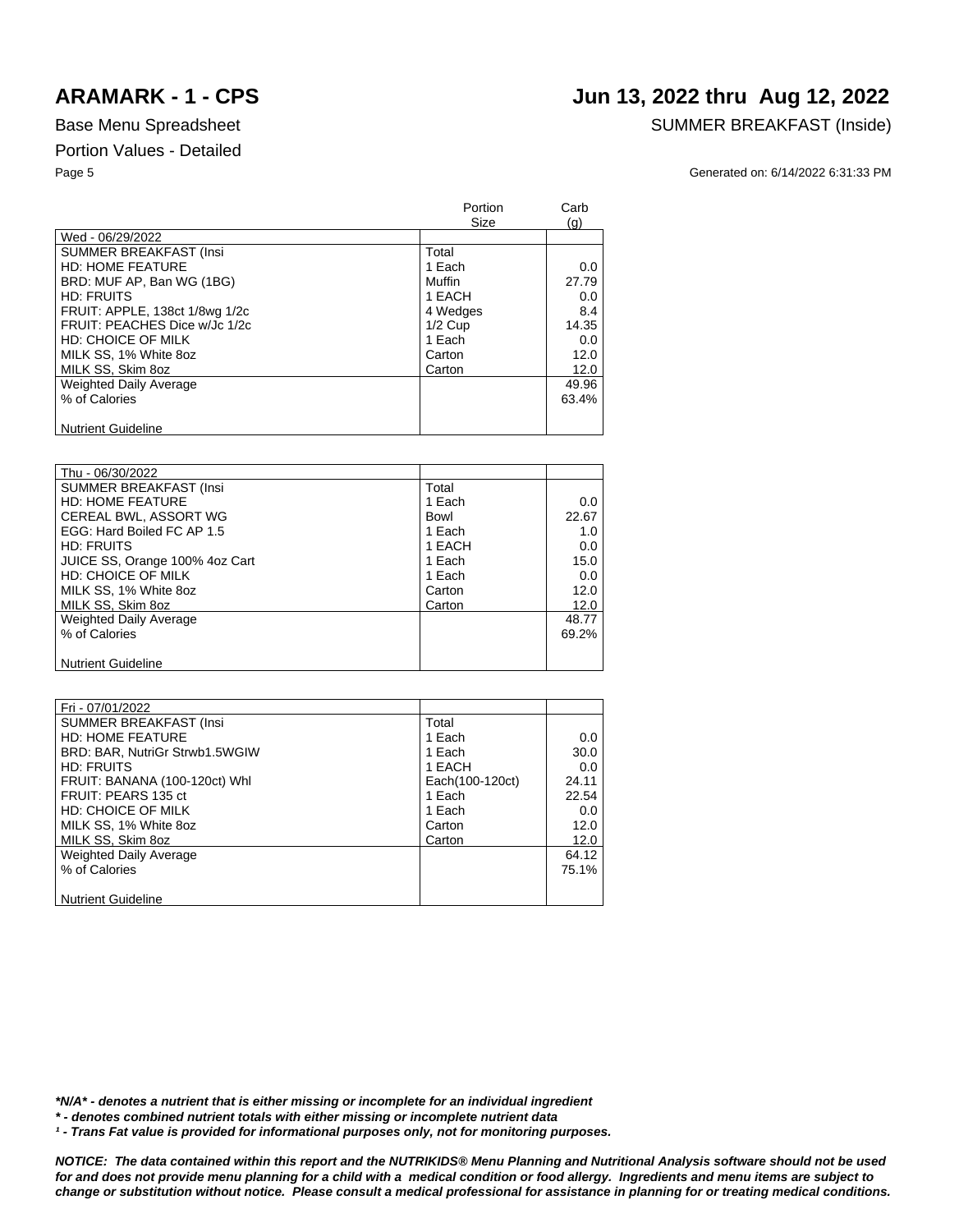# **ARAMARK - 1 - CPS Jun 13, 2022 thru Aug 12, 2022**

### Base Menu Spreadsheet SUMMER BREAKFAST (Inside)

Page 6 Generated on: 6/14/2022 6:31:33 PM

|                                 | Portion<br>Size | Carb          |
|---------------------------------|-----------------|---------------|
| Tue - 07/05/2022                |                 | (q)           |
| <b>SUMMER BREAKFAST (Insi</b>   | Total           |               |
| <b>HD: HOME FEATURE</b>         | 1 Each          | 0.0           |
| <b>CEREAL BWL, ASSORT WG</b>    | Bowl            | 22.67         |
| YOGURT SS, Dannon Strwb/Van4oz  | 1 Each          | 14.0          |
| <b>HD: FRUITS</b>               | 1 EACH          | 0.0           |
| FRUIT: APPLESAUCE, Unswt AP1/2c | $1/2$ Cup       | 14.31         |
| HD: CHOICE OF MILK              | 1 Each          | $0.0^{\circ}$ |
| MILK SS, 1% White 8oz           | Carton          | 12.0          |
| MILK SS. Skim 8oz               | Carton          | 12.0          |
| <b>Weighted Daily Average</b>   |                 | 58.97         |
| % of Calories                   |                 | 75.8%         |
|                                 |                 |               |
| <b>Nutrient Guideline</b>       |                 |               |

| Wed - 07/06/2022               |           |            |
|--------------------------------|-----------|------------|
| <b>SUMMER BREAKFAST (Insi</b>  | Total     |            |
| <b>HD: HOME FEATURE</b>        | 1 Each    | $0.0 \mid$ |
| BRD: MUF AP, Blueb WG (1BG)    | Muffin    | 27.59      |
| <b>HD: FRUITS</b>              | 1 EACH    | 0.0        |
| FRUIT: APPLE, 138ct 1/8wg 1/2c | 4 Wedges  | 8.4        |
| FRUIT: PEACHES Dice w/Jc 1/2c  | $1/2$ Cup | 14.35      |
| <b>HD: CHOICE OF MILK</b>      | 1 Each    | 0.0        |
| MILK SS, 1% White 8oz          | Carton    | 12.0       |
| MILK SS, Skim 8oz              | Carton    | 12.0       |
| <b>Weighted Daily Average</b>  |           | 49.77      |
| % of Calories                  |           | $63.6\%$   |
|                                |           |            |
| <b>Nutrient Guideline</b>      |           |            |

| Thu - 07/07/2022               |        |              |
|--------------------------------|--------|--------------|
| <b>SUMMER BREAKFAST (Insi</b>  | Total  |              |
| <b>HD: HOME FEATURE</b>        | 1 Each | $0.0\degree$ |
| CEREAL BWL, ASSORT WG          | Bowl   | 22.67        |
| EGG: Hard Boiled FC AP 1.5     | 1 Each | 1.0          |
| HD: FRUITS                     | 1 EACH | 0.0          |
| JUICE SS, Orange 100% 4oz Cart | 1 Each | 15.0         |
| HD: CHOICE OF MILK             | 1 Each | 0.0          |
| MILK SS, 1% White 8oz          | Carton | 12.0         |
| MILK SS, Skim 8oz              | Carton | 12.0         |
| <b>Weighted Daily Average</b>  |        | 48.97        |
| % of Calories                  |        | 65.7%        |
|                                |        |              |
| <b>Nutrient Guideline</b>      |        |              |

*\*N/A\* - denotes a nutrient that is either missing or incomplete for an individual ingredient*

*\* - denotes combined nutrient totals with either missing or incomplete nutrient data*

<sup>1</sup> - Trans Fat value is provided for informational purposes only, not for monitoring purposes.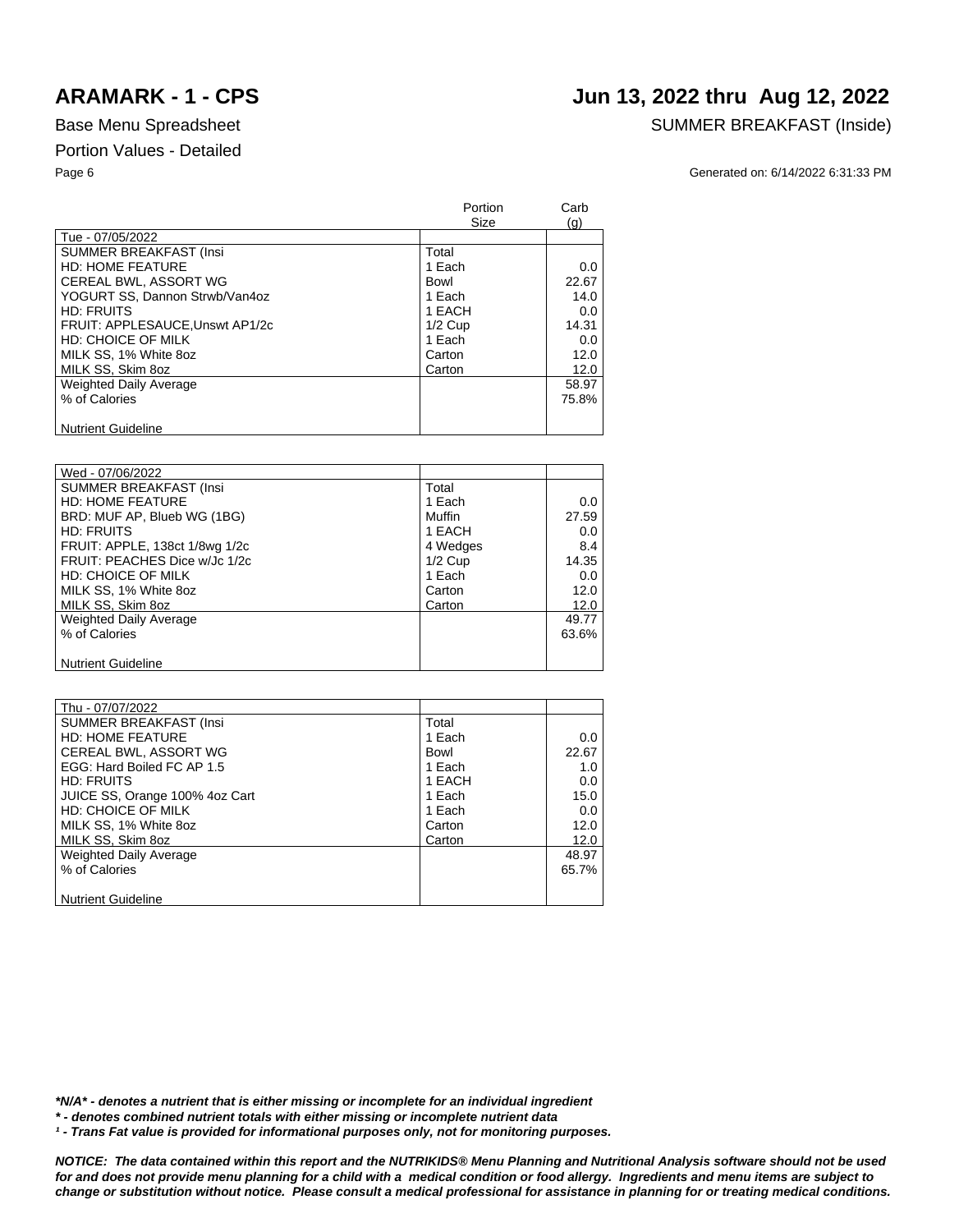## **ARAMARK - 1 - CPS Jun 13, 2022 thru Aug 12, 2022**

### Base Menu Spreadsheet SUMMER BREAKFAST (Inside)

Page 7 Generated on: 6/14/2022 6:31:33 PM

|                                | Portion<br>Size | Carb<br>(q) |
|--------------------------------|-----------------|-------------|
| Fri - 07/08/2022               |                 |             |
| <b>SUMMER BREAKFAST (Insi</b>  | Total           |             |
| <b>HD: HOME FEATURE</b>        | 1 Each          | 0.0         |
| BRD: BAR, Benefit Mini MplBrwn | 1 Each          | 24.0        |
| HD: FRUITS                     | 1 EACH          | 0.0         |
| FRUIT: BANANA (100-120ct) Whl  | Each(100-120ct) | 24.11       |
| FRUIT: PEARS 135 ct            | 1 Each          | 22.54       |
| HD: CHOICE OF MILK             | 1 Each          | 0.0         |
| MILK SS, 1% White 8oz          | Carton          | 12.0        |
| MILK SS. Skim 8oz              | Carton          | 12.0        |
| <b>Weighted Daily Average</b>  |                 | 58.12       |
| % of Calories                  |                 | 72.3%       |
|                                |                 |             |
| <b>Nutrient Guideline</b>      |                 |             |

| Mon - 07/11/2022               |              |       |
|--------------------------------|--------------|-------|
| <b>SUMMER BREAKFAST (Insi</b>  | Total        |       |
| <b>HD: HOME FEATURE</b>        | 1 Each       | 0.0   |
| BRD: BAGEL IW Honey Wheat 3BG  | 1 Each       | 33.0  |
| COND PC Cream Cheese Light.750 | 1 Each       | 2.0   |
| <b>HD: FRUITS</b>              | 1 EACH       | 0.0   |
| FRUIT: CRAN, Dried SS 1.16     | Box (1.16oz) | 28.0  |
| FRUIT: PEARS 135 ct            | 1 Each       | 22.54 |
| HD: CHOICE OF MILK             | 1 Each       | 0.0   |
| MILK SS, 1% White 8oz          | Carton       | 12.0  |
| MILK SS, Skim 8oz              | Carton       | 12.0  |
| <b>Weighted Daily Average</b>  |              | 71.07 |
| % of Calories                  |              | 72.0% |
|                                |              |       |
| <b>Nutrient Guideline</b>      |              |       |

| Tue - 07/12/2022                |           |       |
|---------------------------------|-----------|-------|
| SUMMER BREAKFAST (Insi          | Total     |       |
| <b>HD: HOME FEATURE</b>         | 1 Each    | 0.0   |
| CEREAL BWL, ASSORT WG           | Bowl      | 22.67 |
| YOGURT SS, Dannon Strwb/Van4oz  | 1 Each    | 14.0  |
| <b>HD: FRUITS</b>               | 1 EACH    | 0.0   |
| FRUIT: APPLESAUCE, Unswt AP1/2c | $1/2$ Cup | 14.31 |
| <b>HD: CHOICE OF MILK</b>       | 1 Each    | 0.0   |
| MILK SS, 1% White 8oz           | Carton    | 12.0  |
| MILK SS, Skim 8oz               | Carton    | 12.0  |
| <b>Weighted Daily Average</b>   |           | 54.77 |
| % of Calories                   |           | 75.5% |
|                                 |           |       |
| <b>Nutrient Guideline</b>       |           |       |

*\*N/A\* - denotes a nutrient that is either missing or incomplete for an individual ingredient*

*\* - denotes combined nutrient totals with either missing or incomplete nutrient data*

*¹ - Trans Fat value is provided for informational purposes only, not for monitoring purposes.*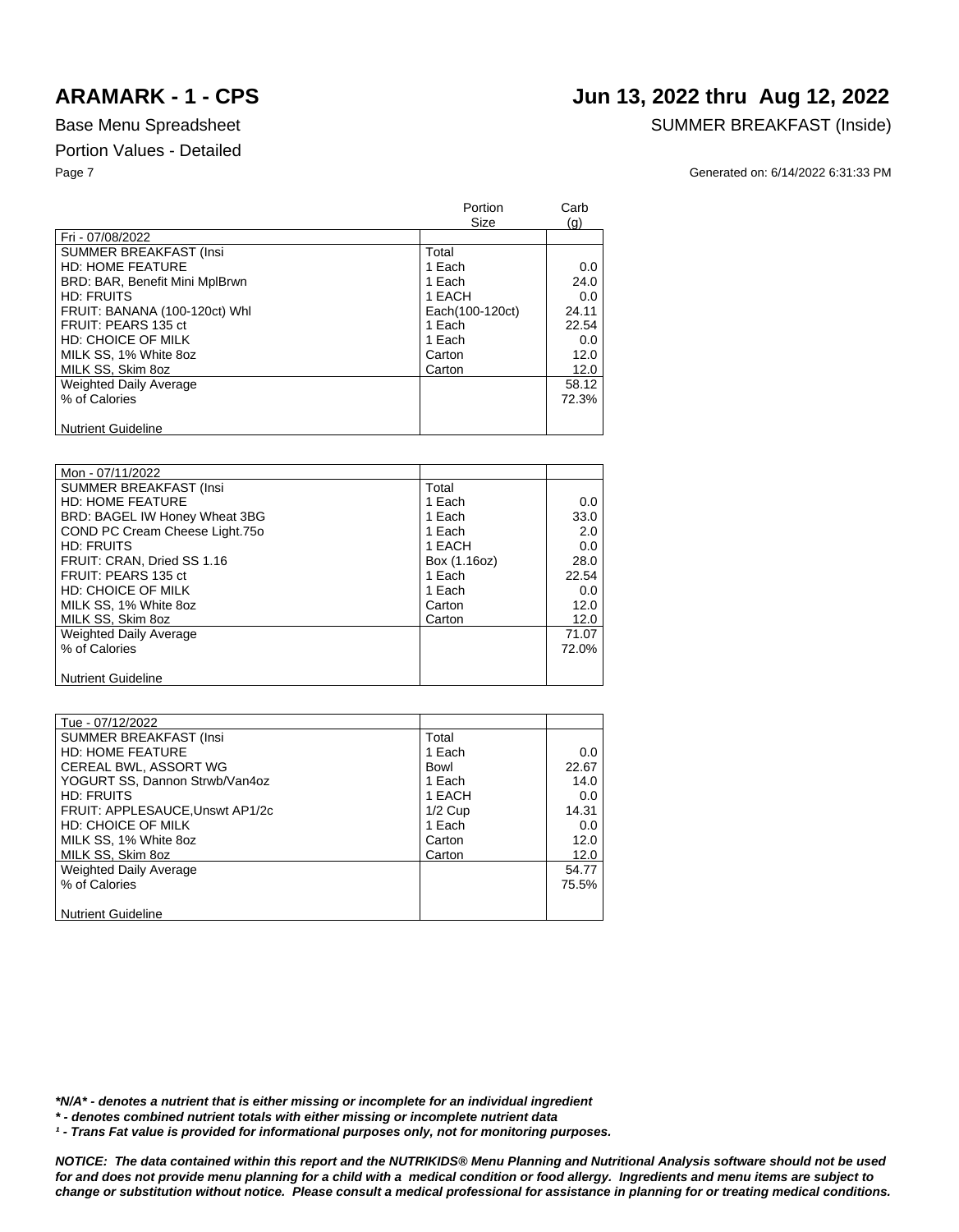# **ARAMARK - 1 - CPS Jun 13, 2022 thru Aug 12, 2022**

### Base Menu Spreadsheet SUMMER BREAKFAST (Inside)

Page 8 Generated on: 6/14/2022 6:31:33 PM

|                                | Portion<br>Size | Carb<br>(q) |
|--------------------------------|-----------------|-------------|
| Wed - 07/13/2022               |                 |             |
| <b>SUMMER BREAKFAST (Insi</b>  | Total           |             |
| <b>HD: HOME FEATURE</b>        | 1 Each          | 0.0         |
| BRD: MUF AP, Ban WG (1BG)      | Muffin          | 27.79       |
| HD: FRUITS                     | 1 EACH          | 0.0         |
| FRUIT: APPLE, 138ct 1/8wg 1/2c | 4 Wedges        | 8.4         |
| FRUIT: PEACHES Dice w/Jc 1/2c  | $1/2$ Cup       | 14.35       |
| HD: CHOICE OF MILK             | 1 Each          | 0.0         |
| MILK SS, 1% White 8oz          | Carton          | 12.0        |
| MILK SS, Skim 8oz              | Carton          | 12.0        |
| Weighted Daily Average         |                 | 49.96       |
| % of Calories                  |                 | 63.4%       |
|                                |                 |             |
| <b>Nutrient Guideline</b>      |                 |             |

| Thu - 07/14/2022               |        |       |
|--------------------------------|--------|-------|
| <b>SUMMER BREAKFAST (Insi</b>  | Total  |       |
| <b>HD: HOME FEATURE</b>        | 1 Each | 0.0   |
| CEREAL BWL, ASSORT WG          | Bowl   | 22.67 |
| EGG: Hard Boiled FC AP 1.5     | 1 Each | 1.0   |
| HD: FRUITS                     | 1 EACH | 0.0   |
| JUICE SS, Orange 100% 4oz Cart | 1 Each | 15.0  |
| <b>HD: CHOICE OF MILK</b>      | 1 Each | 0.0   |
| MILK SS, 1% White 8oz          | Carton | 12.0  |
| MILK SS, Skim 8oz              | Carton | 12.0  |
| <b>Weighted Daily Average</b>  |        | 48.77 |
| % of Calories                  |        | 69.2% |
|                                |        |       |
| <b>Nutrient Guideline</b>      |        |       |

| Fri - 07/15/2022               |                 |          |
|--------------------------------|-----------------|----------|
| <b>SUMMER BREAKFAST (Insi</b>  | Total           |          |
| <b>HD: HOME FEATURE</b>        | 1 Each          | 0.0      |
| BRD: BAR, NutriGr Strwb1.5WGIW | 1 Each          | 30.0     |
| HD: FRUITS                     | 1 EACH          | 0.0      |
| FRUIT: BANANA (100-120ct) Whl  | Each(100-120ct) | 24.11    |
| FRUIT: PEARS 135 ct            | 1 Each          | 22.54    |
| <b>HD: CHOICE OF MILK</b>      | 1 Each          | 0.0      |
| MILK SS, 1% White 8oz          | Carton          | 12.0     |
| MILK SS, Skim 8oz              | Carton          | 12.0     |
| <b>Weighted Daily Average</b>  |                 | 64.12    |
| % of Calories                  |                 | $75.1\%$ |
|                                |                 |          |
| <b>Nutrient Guideline</b>      |                 |          |

*\*N/A\* - denotes a nutrient that is either missing or incomplete for an individual ingredient*

*\* - denotes combined nutrient totals with either missing or incomplete nutrient data*

<sup>1</sup> - Trans Fat value is provided for informational purposes only, not for monitoring purposes.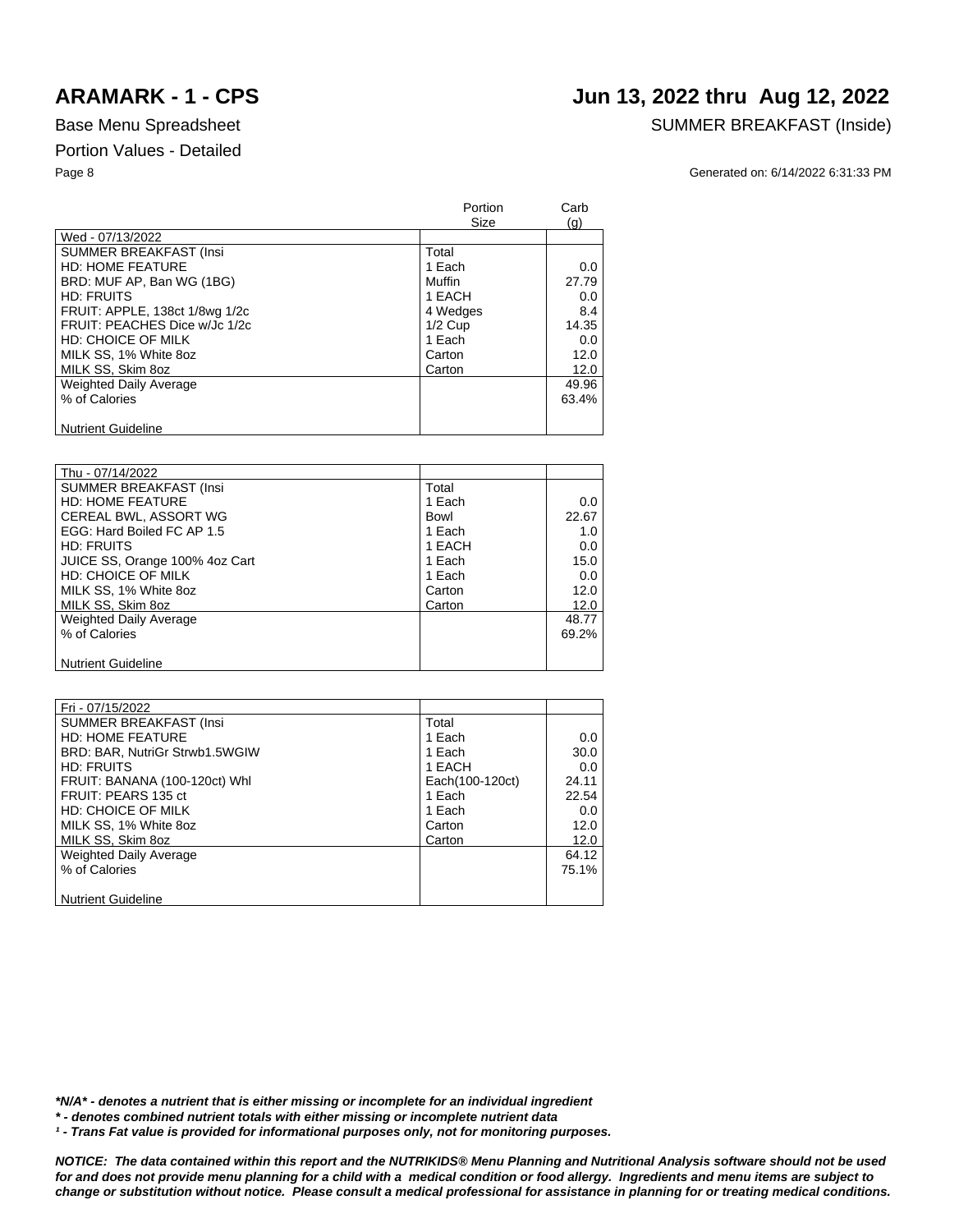# **ARAMARK - 1 - CPS Jun 13, 2022 thru Aug 12, 2022**

Base Menu Spreadsheet SUMMER BREAKFAST (Inside)

Page 9 Generated on: 6/14/2022 6:31:33 PM

|                               | <b>Portion</b><br>Size | Carb<br>(q) |
|-------------------------------|------------------------|-------------|
| Mon - 07/18/2022              |                        |             |
| <b>SUMMER BREAKFAST (Insi</b> | Total                  |             |
| <b>HD: HOME FEATURE</b>       | 1 Each                 | 0.0         |
| BRD: FR TST AP, Berry WG IW   | Pouch                  | 37.0        |
| HD: FRUITS                    | 1 EACH                 | 0.0         |
| FRUIT: PEACHES Dice w/Jc 1/2c | $1/2$ Cup              | 14.35       |
| FRUIT: PEARS 135 ct           | 1 Each                 | 22.54       |
| HD: CHOICE OF MILK            | 1 Each                 | 0.0         |
| MILK SS, 1% White 8oz         | Carton                 | 12.0        |
| MILK SS, Skim 8oz             | Carton                 | 12.0        |
| <b>Weighted Daily Average</b> |                        | 66.24       |
| % of Calories                 |                        | 69.4%       |
|                               |                        |             |
| <b>Nutrient Guideline</b>     |                        |             |

| Tue - 07/19/2022                |           |       |
|---------------------------------|-----------|-------|
| <b>SUMMER BREAKFAST (Insi</b>   | Total     |       |
| <b>HD: HOME FEATURE</b>         | 1 Each    | 0.0   |
| CEREAL BWL, ASSORT WG           | Bowl      | 22.67 |
| YOGURT SS, Dannon Strwb/Van4oz  | 1 Each    | 14.0  |
| <b>HD: FRUITS</b>               | 1 EACH    | 0.0   |
| FRUIT: APPLESAUCE, Unswt AP1/2c | $1/2$ Cup | 14.31 |
| <b>HD: CHOICE OF MILK</b>       | 1 Each    | 0.0   |
| MILK SS, 1% White 8oz           | Carton    | 12.0  |
| MILK SS, Skim 8oz               | Carton    | 12.0  |
| <b>Weighted Daily Average</b>   |           | 58.97 |
| % of Calories                   |           | 75.8% |
|                                 |           |       |
| <b>Nutrient Guideline</b>       |           |       |

| Wed - 07/20/2022               |           |            |
|--------------------------------|-----------|------------|
| <b>SUMMER BREAKFAST (Insi</b>  | Total     |            |
| <b>HD: HOME FEATURE</b>        | 1 Each    | 0.0        |
| BRD: MUF AP, Blueb WG (1BG)    | Muffin    | 27.59      |
| <b>HD: FRUITS</b>              | 1 EACH    | $0.0 \mid$ |
| FRUIT: APPLE, 138ct 1/8wg 1/2c | 4 Wedges  | 8.4        |
| FRUIT: PEACHES Dice w/Jc 1/2c  | $1/2$ Cup | 14.35      |
| HD: CHOICE OF MILK             | 1 Each    | 0.0        |
| MILK SS, 1% White 8oz          | Carton    | 12.0       |
| MILK SS, Skim 8oz              | Carton    | 12.0       |
| <b>Weighted Daily Average</b>  |           | 49.77      |
| % of Calories                  |           | 63.6%      |
|                                |           |            |
| <b>Nutrient Guideline</b>      |           |            |

*\*N/A\* - denotes a nutrient that is either missing or incomplete for an individual ingredient*

*\* - denotes combined nutrient totals with either missing or incomplete nutrient data*

<sup>1</sup> - Trans Fat value is provided for informational purposes only, not for monitoring purposes.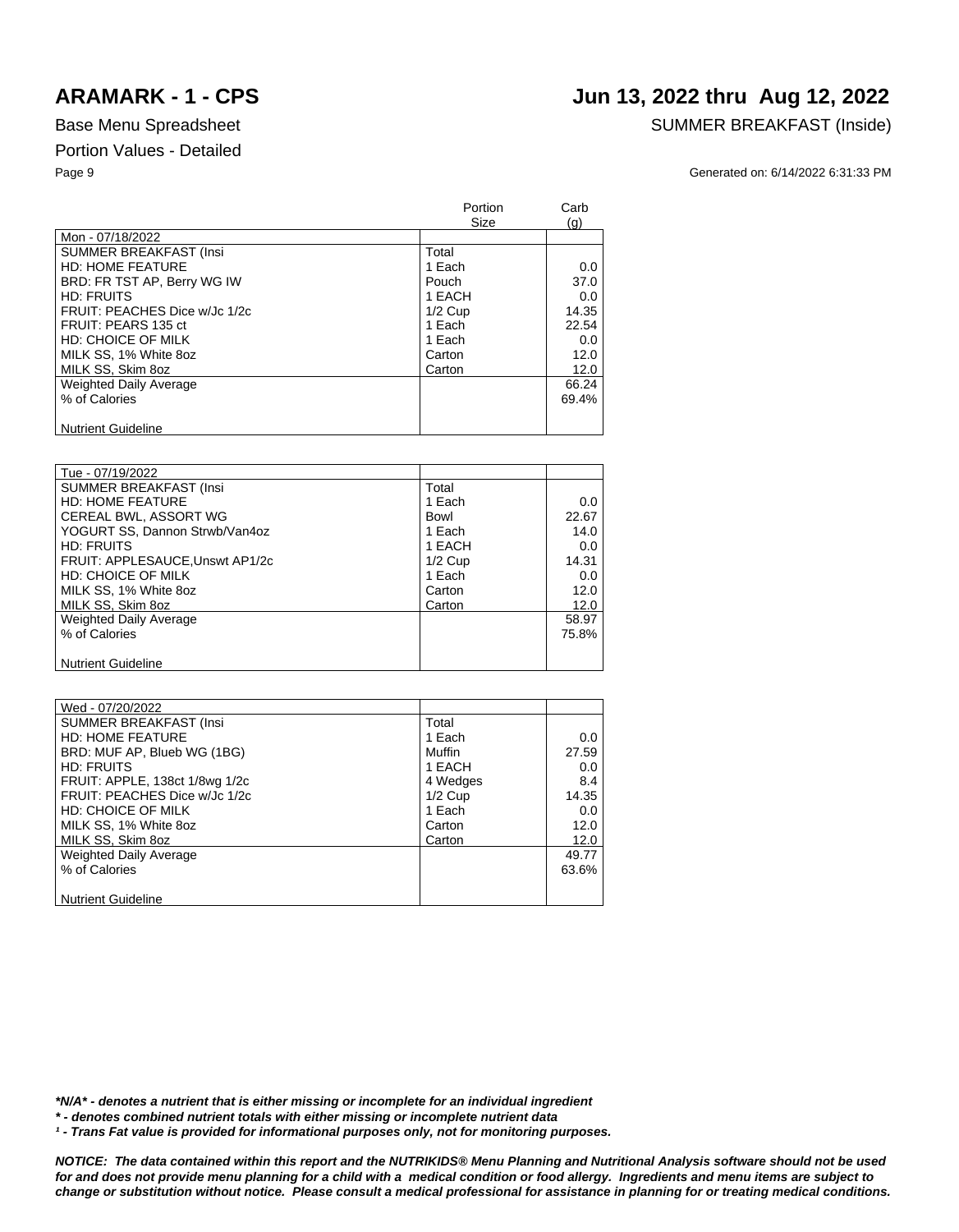## **ARAMARK - 1 - CPS Jun 13, 2022 thru Aug 12, 2022**

## Base Menu Spreadsheet SUMMER BREAKFAST (Inside)

### Page 10 Generated on: 6/14/2022 6:31:33 PM

|                                | Portion<br>Size | Carb<br>(q) |
|--------------------------------|-----------------|-------------|
| Thu - 07/21/2022               |                 |             |
| <b>SUMMER BREAKFAST (Insi</b>  | Total           |             |
| <b>HD: HOME FEATURE</b>        | 1 Each          | 0.0         |
| CEREAL BWL, ASSORT WG          | Bowl            | 22.67       |
| EGG: Hard Boiled FC AP 1.5     | 1 Each          | 1.0         |
| HD: FRUITS                     | 1 EACH          | 0.0         |
| JUICE SS, Orange 100% 4oz Cart | 1 Each          | 15.0        |
| HD: CHOICE OF MILK             | 1 Each          | 0.0         |
| MILK SS, 1% White 8oz          | Carton          | 12.0        |
| MILK SS, Skim 8oz              | Carton          | 12.0        |
| <b>Weighted Daily Average</b>  |                 | 48.97       |
| % of Calories                  |                 | 65.7%       |
|                                |                 |             |
| <b>Nutrient Guideline</b>      |                 |             |

| Fri - 07/22/2022               |                 |       |
|--------------------------------|-----------------|-------|
| <b>SUMMER BREAKFAST (Insi</b>  | Total           |       |
| <b>HD: HOME FEATURE</b>        | 1 Each          | 0.0   |
| BRD: BAR, Benefit Mini MplBrwn | 1 Each          | 24.0  |
| <b>HD: FRUITS</b>              | 1 EACH          | 0.0   |
| FRUIT: BANANA (100-120ct) Whl  | Each(100-120ct) | 24.11 |
| FRUIT: PEARS 135 ct            | 1 Each          | 22.54 |
| <b>HD: CHOICE OF MILK</b>      | 1 Each          | 0.0   |
| MILK SS, 1% White 8oz          | Carton          | 12.0  |
| MILK SS, Skim 8oz              | Carton          | 12.0  |
| Weighted Daily Average         |                 | 58.12 |
| % of Calories                  |                 | 72.3% |
|                                |                 |       |
| <b>Nutrient Guideline</b>      |                 |       |

| Mon - 07/25/2022               |              |       |
|--------------------------------|--------------|-------|
| <b>SUMMER BREAKFAST (Insi</b>  | Total        |       |
| <b>HD: HOME FEATURE</b>        | 1 Each       | 0.0   |
| BRD: BAGEL IW Honey Wheat 3BG  | 1 Each       | 33.0  |
| COND PC Cream Cheese Light.750 | 1 Each       | 2.0   |
| <b>HD: FRUITS</b>              | 1 EACH       | 0.0   |
| FRUIT: CRAN, Dried SS 1.16     | Box (1.16oz) | 28.0  |
| FRUIT: PEARS 135 ct            | 1 Each       | 22.54 |
| <b>HD: CHOICE OF MILK</b>      | 1 Each       | 0.0   |
| MILK SS, 1% White 8oz          | Carton       | 12.0  |
| MILK SS, Skim 8oz              | Carton       | 12.0  |
| Weighted Daily Average         |              | 71.07 |
| % of Calories                  |              | 72.0% |
|                                |              |       |
| <b>Nutrient Guideline</b>      |              |       |

*\*N/A\* - denotes a nutrient that is either missing or incomplete for an individual ingredient*

*\* - denotes combined nutrient totals with either missing or incomplete nutrient data*

*¹ - Trans Fat value is provided for informational purposes only, not for monitoring purposes.*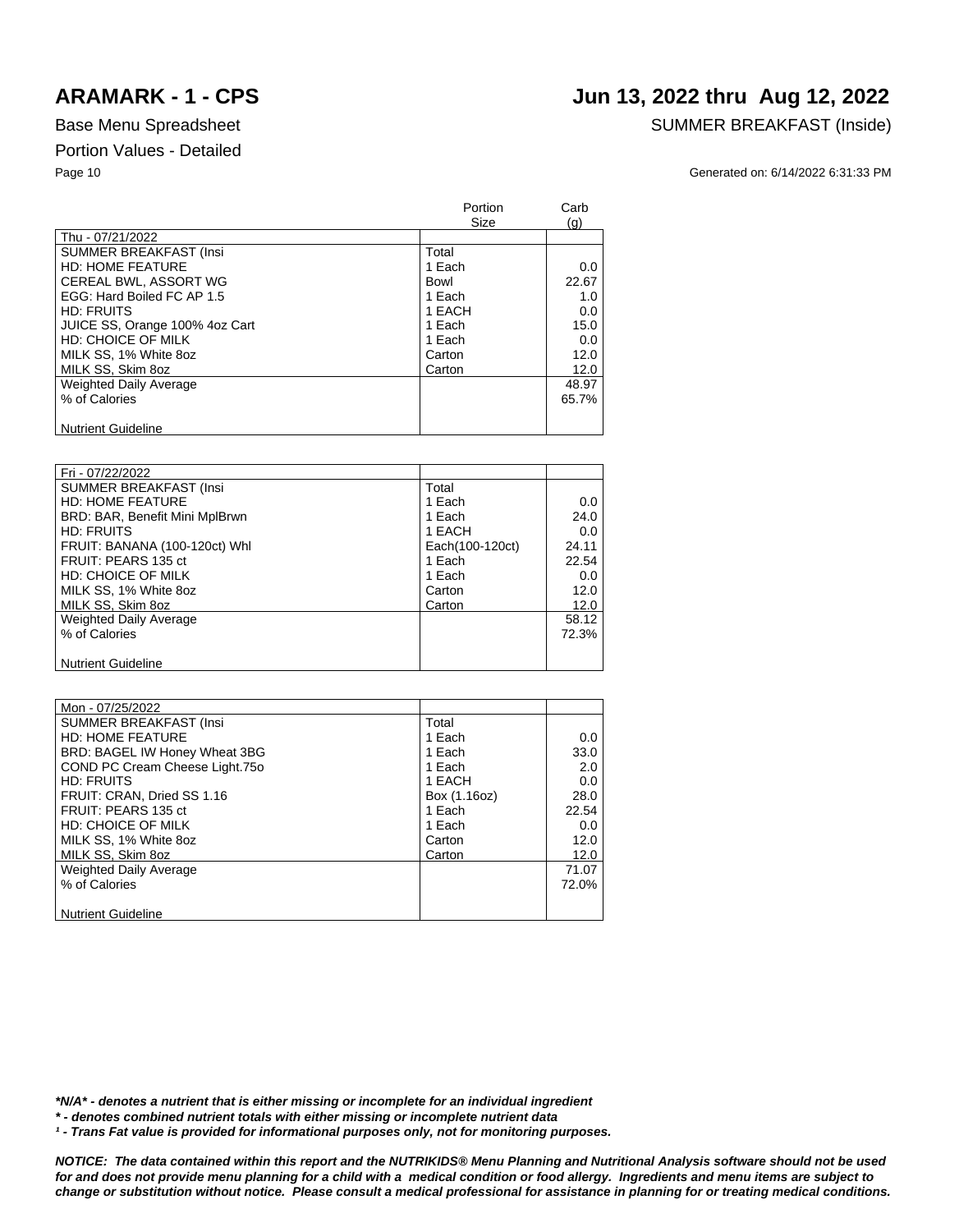# **ARAMARK - 1 - CPS Jun 13, 2022 thru Aug 12, 2022**

## Base Menu Spreadsheet SUMMER BREAKFAST (Inside)

Page 11 Generated on: 6/14/2022 6:31:33 PM

|                                 | Portion<br>Size | Carb<br>(q) |
|---------------------------------|-----------------|-------------|
| Tue - 07/26/2022                |                 |             |
| <b>SUMMER BREAKFAST (Insi</b>   | Total           |             |
| <b>HD: HOME FEATURE</b>         | 1 Each          | 0.0         |
| CEREAL BWL, ASSORT WG           | Bowl            | 22.67       |
| YOGURT SS. Dannon Strwb/Van4oz  | 1 Each          | 14.0        |
| <b>HD: FRUITS</b>               | 1 EACH          | $0.0\,$     |
| FRUIT: APPLESAUCE, Unswt AP1/2c | $1/2$ Cup       | 14.31       |
| <b>HD: CHOICE OF MILK</b>       | 1 Each          | 0.0         |
| MILK SS, 1% White 8oz           | Carton          | 12.0        |
| MILK SS, Skim 8oz               | Carton          | 12.0        |
| <b>Weighted Daily Average</b>   |                 | 54.77       |
| % of Calories                   |                 | 75.5%       |
|                                 |                 |             |
| <b>Nutrient Guideline</b>       |                 |             |

| Wed - 07/27/2022               |           |       |
|--------------------------------|-----------|-------|
| <b>SUMMER BREAKFAST (Insi</b>  | Total     |       |
| <b>HD: HOME FEATURE</b>        | 1 Each    | 0.0   |
| BRD: MUF AP, Ban WG (1BG)      | Muffin    | 27.79 |
| <b>HD: FRUITS</b>              | 1 EACH    | 0.0   |
| FRUIT: APPLE, 138ct 1/8wg 1/2c | 4 Wedges  | 8.4   |
| FRUIT: PEACHES Dice w/Jc 1/2c  | $1/2$ Cup | 14.35 |
| HD: CHOICE OF MILK             | 1 Each    | 0.0   |
| MILK SS, 1% White 8oz          | Carton    | 12.0  |
| MILK SS, Skim 8oz              | Carton    | 12.0  |
| <b>Weighted Daily Average</b>  |           | 49.96 |
| % of Calories                  |           | 63.4% |
|                                |           |       |
| <b>Nutrient Guideline</b>      |           |       |

| Thu - 07/28/2022               |        |       |
|--------------------------------|--------|-------|
| <b>SUMMER BREAKFAST (Insi</b>  | Total  |       |
| <b>HD: HOME FEATURE</b>        | 1 Each | 0.0   |
| CEREAL BWL, ASSORT WG          | Bowl   | 22.67 |
| EGG: Hard Boiled FC AP 1.5     | 1 Each | 1.0   |
| HD: FRUITS                     | 1 EACH | 0.0   |
| JUICE SS, Orange 100% 4oz Cart | 1 Each | 15.0  |
| HD: CHOICE OF MILK             | 1 Each | 0.0   |
| MILK SS, 1% White 8oz          | Carton | 12.0  |
| MILK SS, Skim 8oz              | Carton | 12.0  |
| <b>Weighted Daily Average</b>  |        | 48.77 |
| % of Calories                  |        | 69.2% |
|                                |        |       |
| <b>Nutrient Guideline</b>      |        |       |

*\*N/A\* - denotes a nutrient that is either missing or incomplete for an individual ingredient*

*\* - denotes combined nutrient totals with either missing or incomplete nutrient data*

<sup>1</sup> - Trans Fat value is provided for informational purposes only, not for monitoring purposes.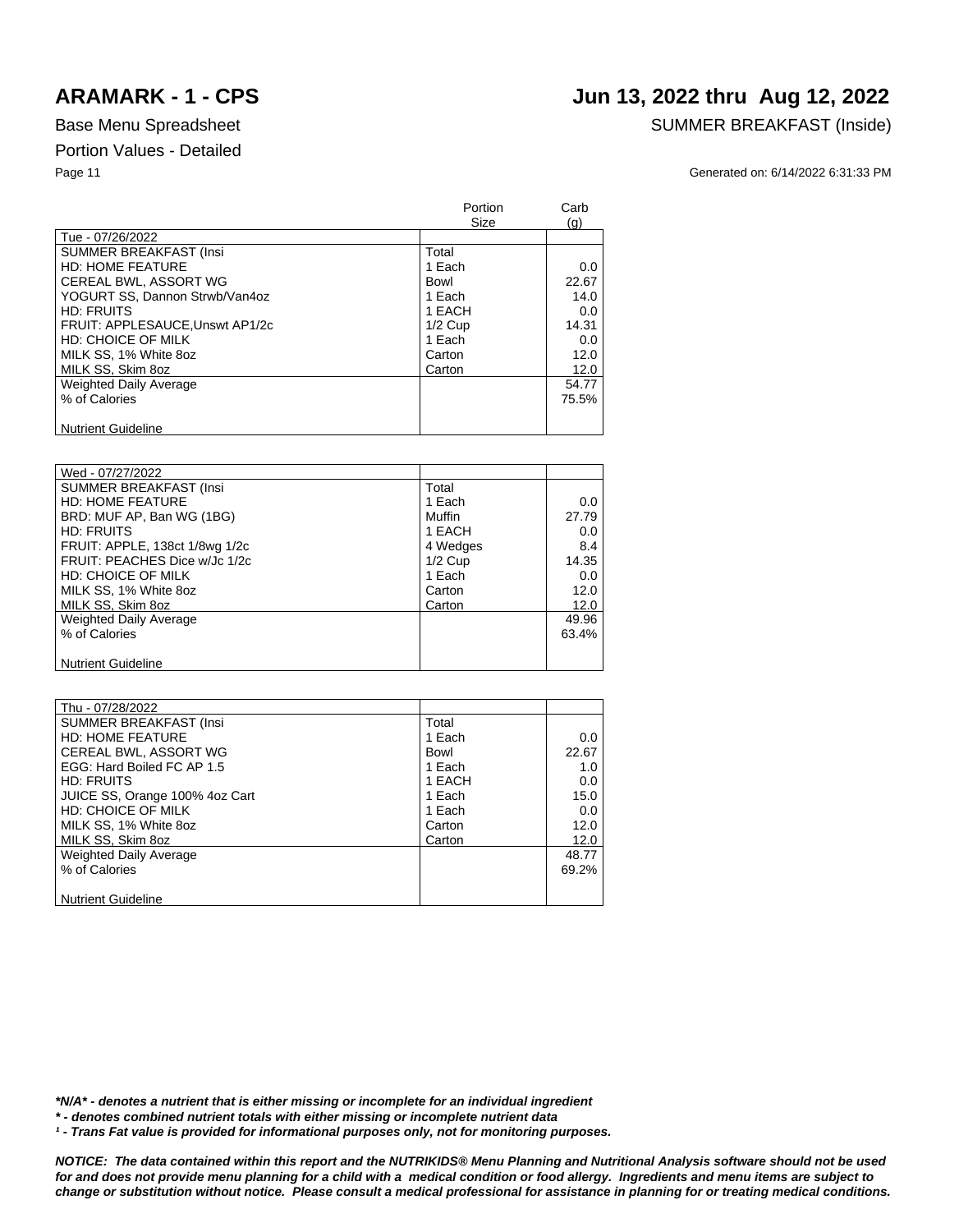# **ARAMARK - 1 - CPS Jun 13, 2022 thru Aug 12, 2022**

### Base Menu Spreadsheet SUMMER BREAKFAST (Inside)

Page 12 Generated on: 6/14/2022 6:31:33 PM

|                                | Portion<br>Size | Carb<br>(q) |
|--------------------------------|-----------------|-------------|
| Fri - 07/29/2022               |                 |             |
| <b>SUMMER BREAKFAST (Insi</b>  | Total           |             |
| <b>HD: HOME FEATURE</b>        | 1 Each          | 0.0         |
| BRD: BAR, NutriGr Strwb1.5WGIW | 1 Each          | 30.0        |
| <b>HD: FRUITS</b>              | 1 EACH          | 0.0         |
| FRUIT: BANANA (100-120ct) Whl  | Each(100-120ct) | 24.11       |
| FRUIT: PEARS 135 ct            | 1 Each          | 22.54       |
| <b>HD: CHOICE OF MILK</b>      | 1 Each          | 0.0         |
| MILK SS, 1% White 8oz          | Carton          | 12.0        |
| MILK SS, Skim 8oz              | Carton          | 12.0        |
| <b>Weighted Daily Average</b>  |                 | 64.12       |
| % of Calories                  |                 | 75.1%       |
|                                |                 |             |
| <b>Nutrient Guideline</b>      |                 |             |

| Mon - 08/01/2022              |           |       |
|-------------------------------|-----------|-------|
| <b>SUMMER BREAKFAST (Insi</b> | Total     |       |
| <b>HD: HOME FEATURE</b>       | 1 Each    | 0.0   |
| BRD: FR TST AP, Berry WG IW   | Pouch     | 37.0  |
| <b>HD: FRUITS</b>             | 1 EACH    | 0.0   |
| FRUIT: PEACHES Dice w/Jc 1/2c | $1/2$ Cup | 14.35 |
| FRUIT: PEARS 135 ct           | 1 Each    | 22.54 |
| HD: CHOICE OF MILK            | 1 Each    | 0.0   |
| MILK SS, 1% White 8oz         | Carton    | 12.0  |
| MILK SS, Skim 8oz             | Carton    | 12.0  |
| <b>Weighted Daily Average</b> |           | 66.24 |
| % of Calories                 |           | 69.4% |
|                               |           |       |
| <b>Nutrient Guideline</b>     |           |       |

| Tue - 08/02/2022                |           |         |
|---------------------------------|-----------|---------|
| <b>SUMMER BREAKFAST (Insi</b>   | Total     |         |
| <b>HD: HOME FEATURE</b>         | 1 Each    | 0.0     |
| CEREAL BWL, ASSORT WG           | Bowl      | 22.67   |
| YOGURT SS, Dannon Strwb/Van4oz  | 1 Each    | 14.0    |
| <b>HD: FRUITS</b>               | 1 EACH    | $0.0\,$ |
| FRUIT: APPLESAUCE, Unswt AP1/2c | $1/2$ Cup | 14.31   |
| HD: CHOICE OF MILK              | 1 Each    | 0.0     |
| MILK SS, 1% White 8oz           | Carton    | 12.0    |
| MILK SS, Skim 8oz               | Carton    | 12.0    |
| <b>Weighted Daily Average</b>   |           | 58.97   |
| % of Calories                   |           | 75.8%   |
|                                 |           |         |
| <b>Nutrient Guideline</b>       |           |         |

*\*N/A\* - denotes a nutrient that is either missing or incomplete for an individual ingredient*

*\* - denotes combined nutrient totals with either missing or incomplete nutrient data*

<sup>1</sup> - Trans Fat value is provided for informational purposes only, not for monitoring purposes.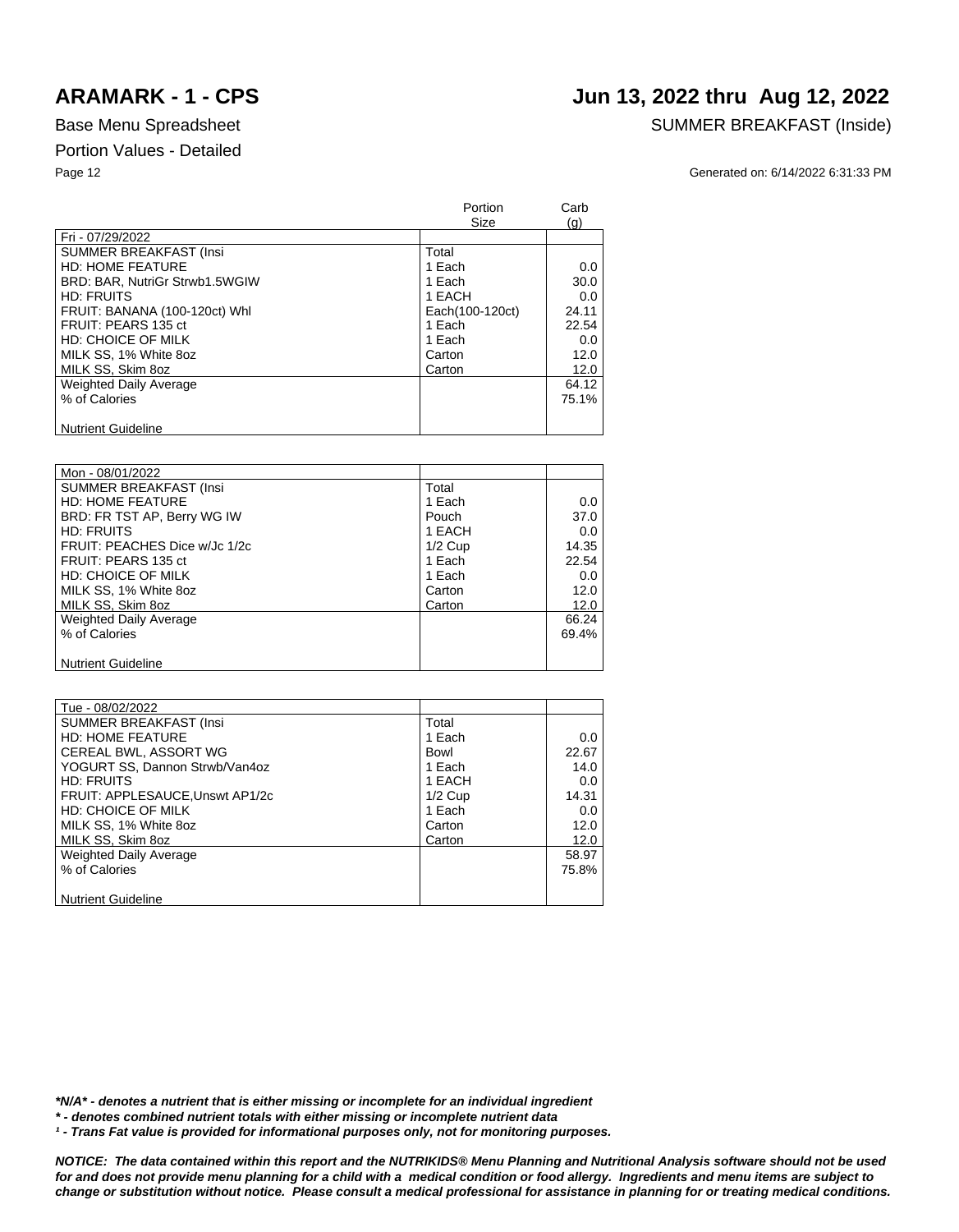# **ARAMARK - 1 - CPS Jun 13, 2022 thru Aug 12, 2022**

### Base Menu Spreadsheet SUMMER BREAKFAST (Inside)

Page 13 Generated on: 6/14/2022 6:31:33 PM

|                                | Portion<br>Size | Carb<br>(q) |
|--------------------------------|-----------------|-------------|
| Wed - 08/03/2022               |                 |             |
| <b>SUMMER BREAKFAST (Insi</b>  | Total           |             |
| <b>HD: HOME FEATURE</b>        | 1 Each          | 0.0         |
| BRD: MUF AP, Blueb WG (1BG)    | Muffin          | 27.59       |
| <b>HD: FRUITS</b>              | 1 EACH          | 0.0         |
| FRUIT: APPLE, 138ct 1/8wg 1/2c | 4 Wedges        | 8.4         |
| FRUIT: PEACHES Dice w/Jc 1/2c  | $1/2$ Cup       | 14.35       |
| <b>HD: CHOICE OF MILK</b>      | 1 Each          | 0.0         |
| MILK SS, 1% White 8oz          | Carton          | 12.0        |
| MILK SS, Skim 8oz              | Carton          | 12.0        |
| <b>Weighted Daily Average</b>  |                 | 49.77       |
| % of Calories                  |                 | 63.6%       |
|                                |                 |             |
| <b>Nutrient Guideline</b>      |                 |             |

| Thu - 08/04/2022               |        |       |
|--------------------------------|--------|-------|
| SUMMER BREAKFAST (Insi         | Total  |       |
| <b>HD: HOME FEATURE</b>        | 1 Each | 0.0   |
|                                |        |       |
| CEREAL BWL, ASSORT WG          | Bowl   | 22.67 |
| EGG: Hard Boiled FC AP 1.5     | 1 Each | 1.0   |
| HD: FRUITS                     | 1 EACH | 0.0   |
| JUICE SS, Orange 100% 4oz Cart | 1 Each | 15.0  |
| HD: CHOICE OF MILK             | 1 Each | 0.0   |
| MILK SS, 1% White 8oz          | Carton | 12.0  |
| MILK SS, Skim 8oz              | Carton | 12.0  |
| <b>Weighted Daily Average</b>  |        | 48.97 |
| % of Calories                  |        | 65.7% |
|                                |        |       |
| <b>Nutrient Guideline</b>      |        |       |

| Fri - 08/05/2022               |                 |       |
|--------------------------------|-----------------|-------|
| <b>SUMMER BREAKFAST (Insi</b>  | Total           |       |
| <b>HD: HOME FEATURE</b>        | 1 Each          | 0.0   |
| BRD: BAR, Benefit Mini MplBrwn | 1 Each          | 24.0  |
| <b>HD: FRUITS</b>              | 1 EACH          | 0.0   |
| FRUIT: BANANA (100-120ct) Whi  | Each(100-120ct) | 24.11 |
| FRUIT: PEARS 135 ct            | 1 Each          | 22.54 |
| HD: CHOICE OF MILK             | 1 Each          | 0.0   |
| MILK SS, 1% White 8oz          | Carton          | 12.0  |
| MILK SS, Skim 8oz              | Carton          | 12.0  |
| <b>Weighted Daily Average</b>  |                 | 58.12 |
| % of Calories                  |                 | 72.3% |
|                                |                 |       |
| <b>Nutrient Guideline</b>      |                 |       |

*\*N/A\* - denotes a nutrient that is either missing or incomplete for an individual ingredient*

*\* - denotes combined nutrient totals with either missing or incomplete nutrient data*

<sup>1</sup> - Trans Fat value is provided for informational purposes only, not for monitoring purposes.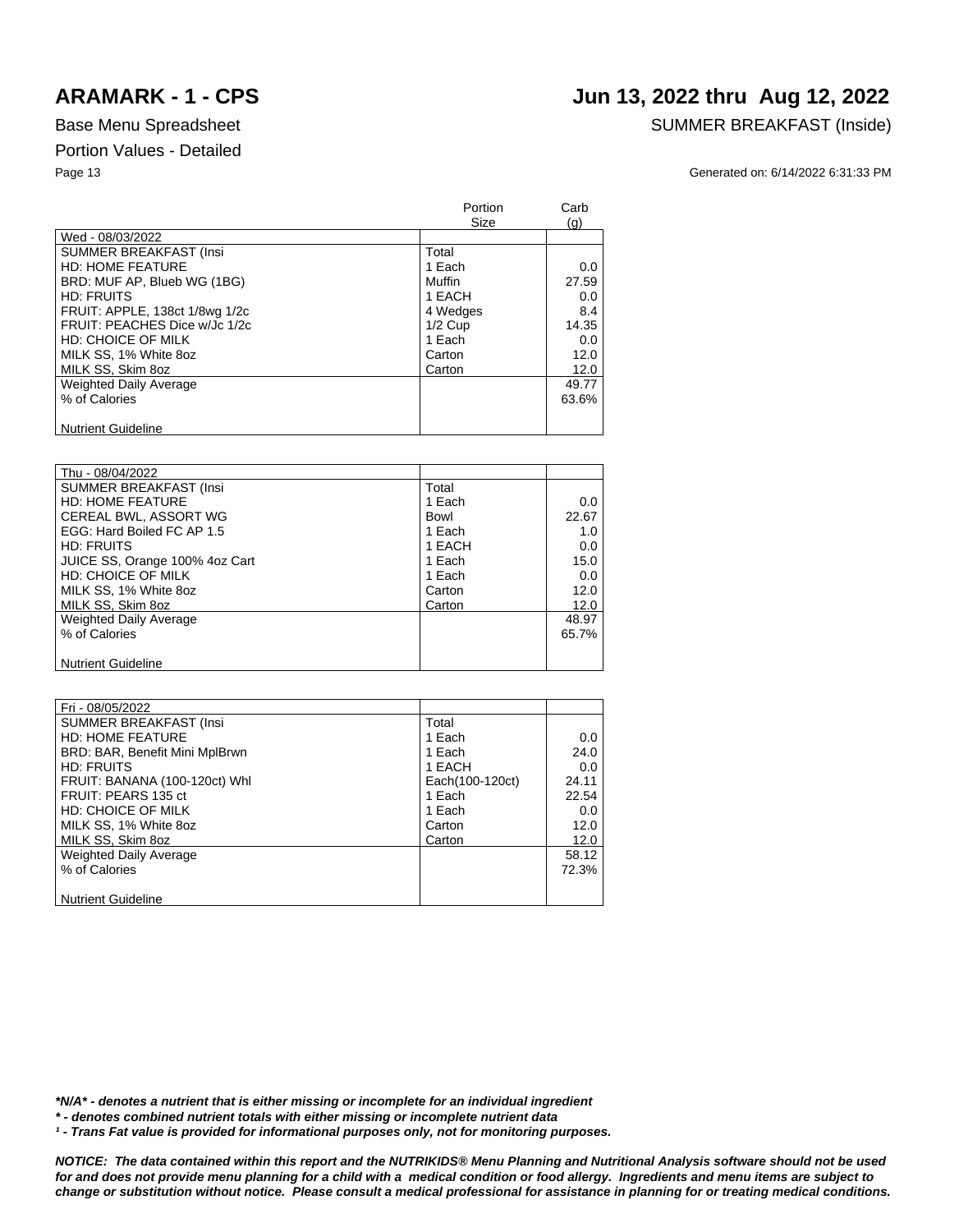## **ARAMARK - 1 - CPS Jun 13, 2022 thru Aug 12, 2022**

### Base Menu Spreadsheet SUMMER BREAKFAST (Inside)

Page 14 Generated on: 6/14/2022 6:31:33 PM

|                                | Portion<br>Size | Carb<br>(q) |
|--------------------------------|-----------------|-------------|
| Mon - 08/08/2022               |                 |             |
| <b>SUMMER BREAKFAST (Insi</b>  | Total           |             |
| <b>HD: HOME FEATURE</b>        | 1 Each          | 0.0         |
| BRD: BAGEL IW Honey Wheat 3BG  | 1 Each          | 33.0        |
| COND PC Cream Cheese Light.750 | 1 Each          | 2.0         |
| HD: FRUITS                     | 1 EACH          | 0.0         |
| FRUIT: CRAN, Dried SS 1.16     | Box (1.16oz)    | 28.0        |
| FRUIT: PEARS 135 ct            | 1 Each          | 22.54       |
| HD: CHOICE OF MILK             | 1 Each          | 0.0         |
| MILK SS, 1% White 8oz          | Carton          | 12.0        |
| MILK SS, Skim 8oz              | Carton          | 12.0        |
| <b>Weighted Daily Average</b>  |                 | 71.07       |
| % of Calories                  |                 | 72.0%       |
|                                |                 |             |
| <b>Nutrient Guideline</b>      |                 |             |

| Tue - 08/09/2022                |           |       |
|---------------------------------|-----------|-------|
| <b>SUMMER BREAKFAST (Insi</b>   | Total     |       |
| <b>HD: HOME FEATURE</b>         | 1 Each    | 0.0   |
| CEREAL BWL, ASSORT WG           | Bowl      | 22.67 |
| YOGURT SS, Dannon Strwb/Van4oz  | 1 Each    | 14.0  |
| <b>HD: FRUITS</b>               | 1 EACH    | 0.0   |
| FRUIT: APPLESAUCE, Unswt AP1/2c | $1/2$ Cup | 14.31 |
| HD: CHOICE OF MILK              | 1 Each    | 0.0   |
| MILK SS, 1% White 8oz           | Carton    | 12.0  |
| MILK SS, Skim 8oz               | Carton    | 12.0  |
| <b>Weighted Daily Average</b>   |           | 54.77 |
| % of Calories                   |           | 75.5% |
|                                 |           |       |
| <b>Nutrient Guideline</b>       |           |       |

| Wed - 08/10/2022               |           |       |
|--------------------------------|-----------|-------|
| <b>SUMMER BREAKFAST (Insi</b>  | Total     |       |
| <b>HD: HOME FEATURE</b>        | 1 Each    | 0.0   |
| BRD: MUF AP, Ban WG (1BG)      | Muffin    | 27.79 |
| <b>HD: FRUITS</b>              | 1 EACH    | 0.0   |
| FRUIT: APPLE, 138ct 1/8wg 1/2c | 4 Wedges  | 8.4   |
| FRUIT: PEACHES Dice w/Jc 1/2c  | $1/2$ Cup | 14.35 |
| <b>HD: CHOICE OF MILK</b>      | 1 Each    | 0.0   |
| MILK SS, 1% White 8oz          | Carton    | 12.0  |
| MILK SS, Skim 8oz              | Carton    | 12.0  |
| Weighted Daily Average         |           | 49.96 |
| % of Calories                  |           | 63.4% |
|                                |           |       |
| <b>Nutrient Guideline</b>      |           |       |

*\*N/A\* - denotes a nutrient that is either missing or incomplete for an individual ingredient*

*\* - denotes combined nutrient totals with either missing or incomplete nutrient data*

<sup>1</sup> - Trans Fat value is provided for informational purposes only, not for monitoring purposes.